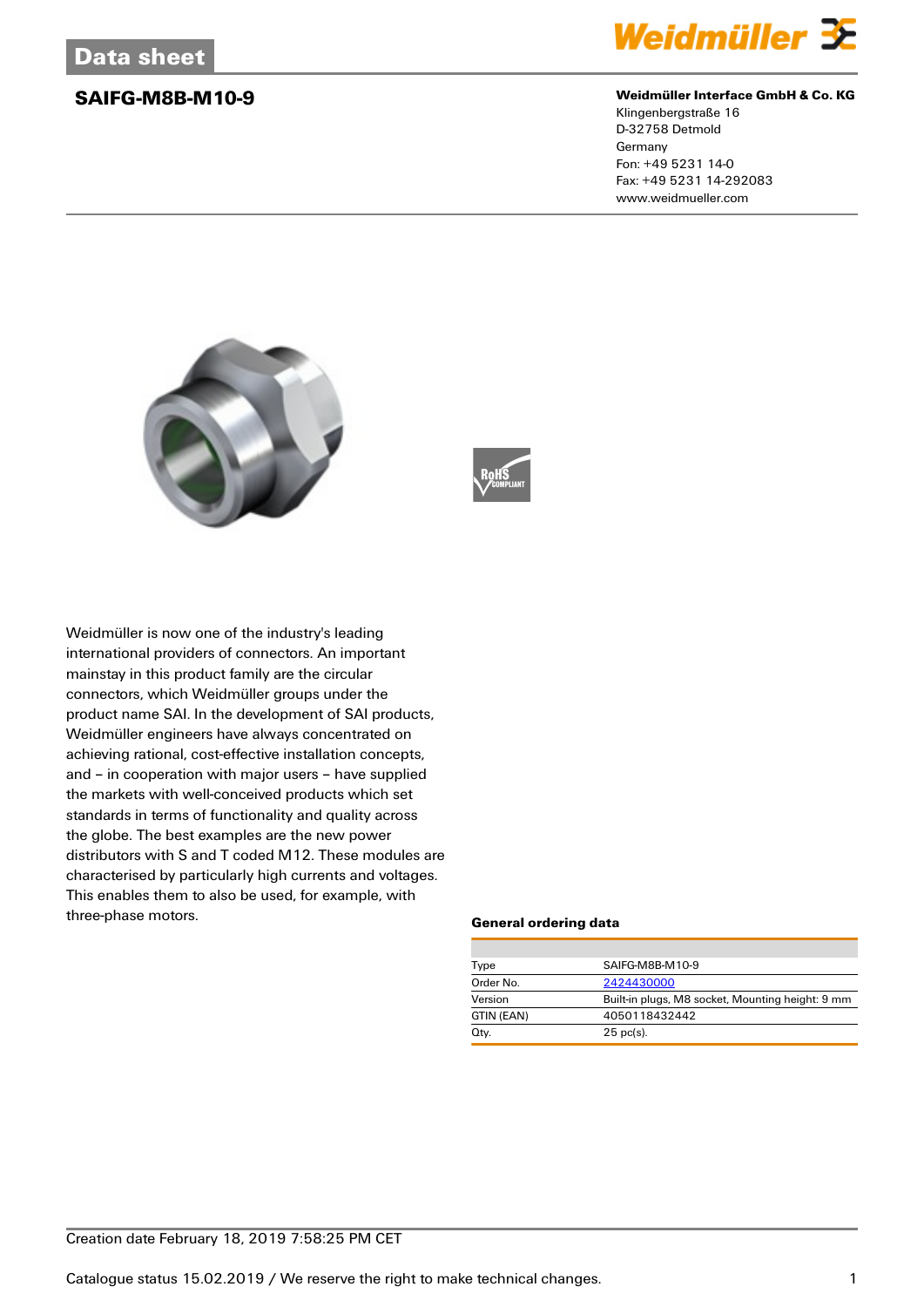# **Technical data**



## **SAIFG-M8B-M10-9 Weidmüller Interface GmbH & Co. KG**

Klingenbergstraße 16 D-32758 Detmold Germany Fon: +49 5231 14-0 Fax: +49 5231 14-292083

| <b>Dimensions and weights</b>                  |                          |                                             |                                  |  |
|------------------------------------------------|--------------------------|---------------------------------------------|----------------------------------|--|
|                                                |                          |                                             |                                  |  |
| Net weight                                     | 6.8 <sub>g</sub>         |                                             |                                  |  |
| <b>Environmental Product Compliance</b>        |                          |                                             |                                  |  |
|                                                |                          |                                             |                                  |  |
| <b>REACH SVHC</b>                              | Lead 7439-92-1           |                                             |                                  |  |
| <b>Technical data of PCB plug-in connector</b> |                          |                                             |                                  |  |
|                                                |                          |                                             |                                  |  |
| Coding                                         | none<br>M8 socket        | Housing surface                             | nickel-plated<br>9 <sub>mm</sub> |  |
| Housings                                       | CuZn                     | Mounting height<br><b>Connection thread</b> | M8                               |  |
| Housing main material<br>Seal material         | FPM, NBR                 |                                             |                                  |  |
|                                                |                          |                                             |                                  |  |
| <b>System parameters</b>                       |                          |                                             |                                  |  |
| Pin series quantity                            | 1                        |                                             |                                  |  |
|                                                |                          |                                             |                                  |  |
| <b>Classifications</b>                         |                          |                                             |                                  |  |
| <b>ETIM 6.0</b>                                | EC000437                 | eClass 6.2                                  | 27-26-07-02                      |  |
| eClass 9.1                                     | 27-44-02-02              |                                             |                                  |  |
| <b>Approvals</b>                               |                          |                                             |                                  |  |
|                                                |                          |                                             |                                  |  |
| <b>ROHS</b>                                    | Conform                  |                                             |                                  |  |
| <b>Downloads</b>                               |                          |                                             |                                  |  |
|                                                |                          |                                             |                                  |  |
| Brochure/Catalogue                             | <b>FL FIELDWIRING EN</b> |                                             |                                  |  |
| <b>Engineering Data</b>                        | <b>STEP</b>              |                                             |                                  |  |